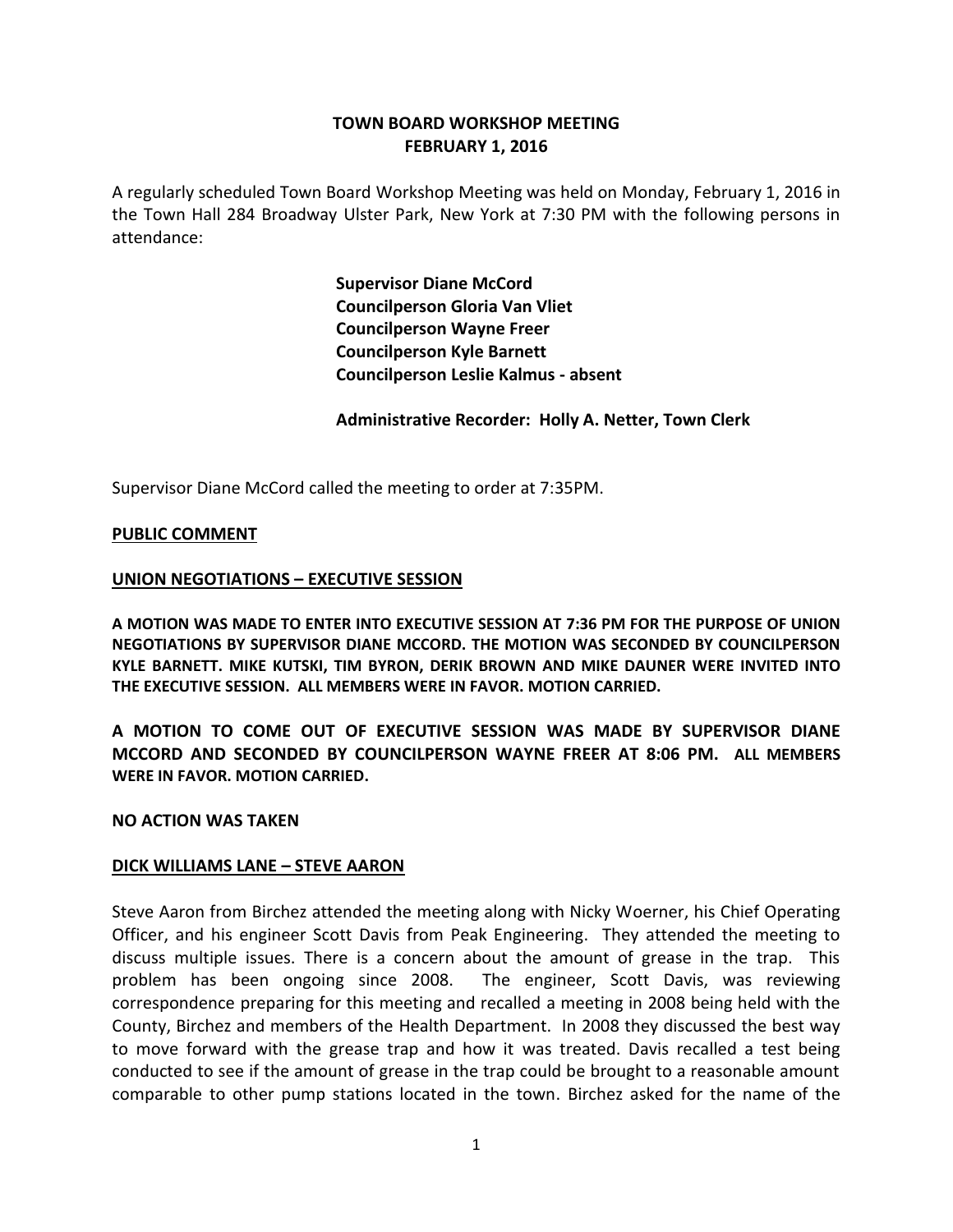products the Port Ewen Water/Sewer Department (PEWD) was using to treat the other pump stations and Birchez used the same testing company as the PEWD used. Birchez treated the pump for 6 weeks and when the levels were tested they were within the acceptable limits. Birchez was to continue the maintenance to the pump station. Scott said he **thinks** the outcome of the meeting was **if** Birchez was able to get the grease level to the acceptable limit that would be ok and no trap would be needed. Don Kiernan provided a picture dated 10/30/2015 of the pump station in question which had significant amounts of grease present. He said it was undetermined whether the necessary maintenance has been performed by Birchez on this pump station. Steve Aaron said once the pump station is turned over to the Town he was confident that it would be properly maintained by Don Kiernan. There is a punch list of items that need to be completed regarding the pump station and roads. Supervisor McCord said a grease trap is required according to Shelly Mertens from the Ulster County Health Department. A letter was issued back in 2012 advising the same. Since this is one of the items on the punch list, the Health Department would have to rescind the letter. Health Department is no longer monitoring the sewer plant the DEC has been involved. Water Superintendent Kiernan said he is not sure who will have final say over the grease trap, DEC or the Ulster County Department of Health. Steve Aaron asked if other multifamily locations, such as Rondout Harbor, have a grease trap. Kiernan said, no they are maintained on a regular basis and twice a year a company is hired to come extract the grease. Councilperson Van Vliet asked if Birchez' pump had more or less than the other pump stations in town. Kiernan said he would have to compare it. Councilperson Van Vliet said she was very concerned if the Health Department says a grease trap is needed. The letter would have to be repealed. Aaron said he felt the meetings were subsequent to the Health Department's letter. Scott Davis said the intent was to try to do what the Town did to see if the levels could be in control with proper maintenance for the 6 week period. He said he could not say whether it was getting proper maintenance currently, but for the six week period of testing it was. Councilperson Freer said he could see the time line but he did not see where the documents went to the health department for a decision of whether the trap was necessary. Kiernan said he wants assurances that the pump station is 100% operational so the district tax payers do not have to dump a lot of money to repair it. Councilpersons asked what evidence is there that it is not running fully now. Kiernan replied he would like proof that 3 pumps are working properly and have been satisfactorily maintained. The report was done several years ago and the current results may not be the same. Steve Aaron said the company who installed the pumps recently came down and complete service was done. The company replaced all of the switches and replaced components within the panel box. Councilperson Freer said he would like to see the report go to the Board of Heath and see what they have to say. Water and Sewer lines are under the road. Steve said the road conveyances are in the work. He brought the Water & Sewer Line Easement, Sewer Pump Station Easement and Proposed Roadway which he has signed and gave to Supervisor McCord. Steve Aaron said Terri Carle from the title company has the title updates and insurance and he is ready to execute it once the deeds are signed. Councilperson Barnett asked if a copy of the title was submitted with the deeds tonight for review. Steve Aaron said he would get a copy over to the Town. Steve said the alarm system is in place it is just a matter of turning over the service. They are moving from Safeco to Rest Asure. Councilperson Van Vliet said there is an item on the punch list that she was very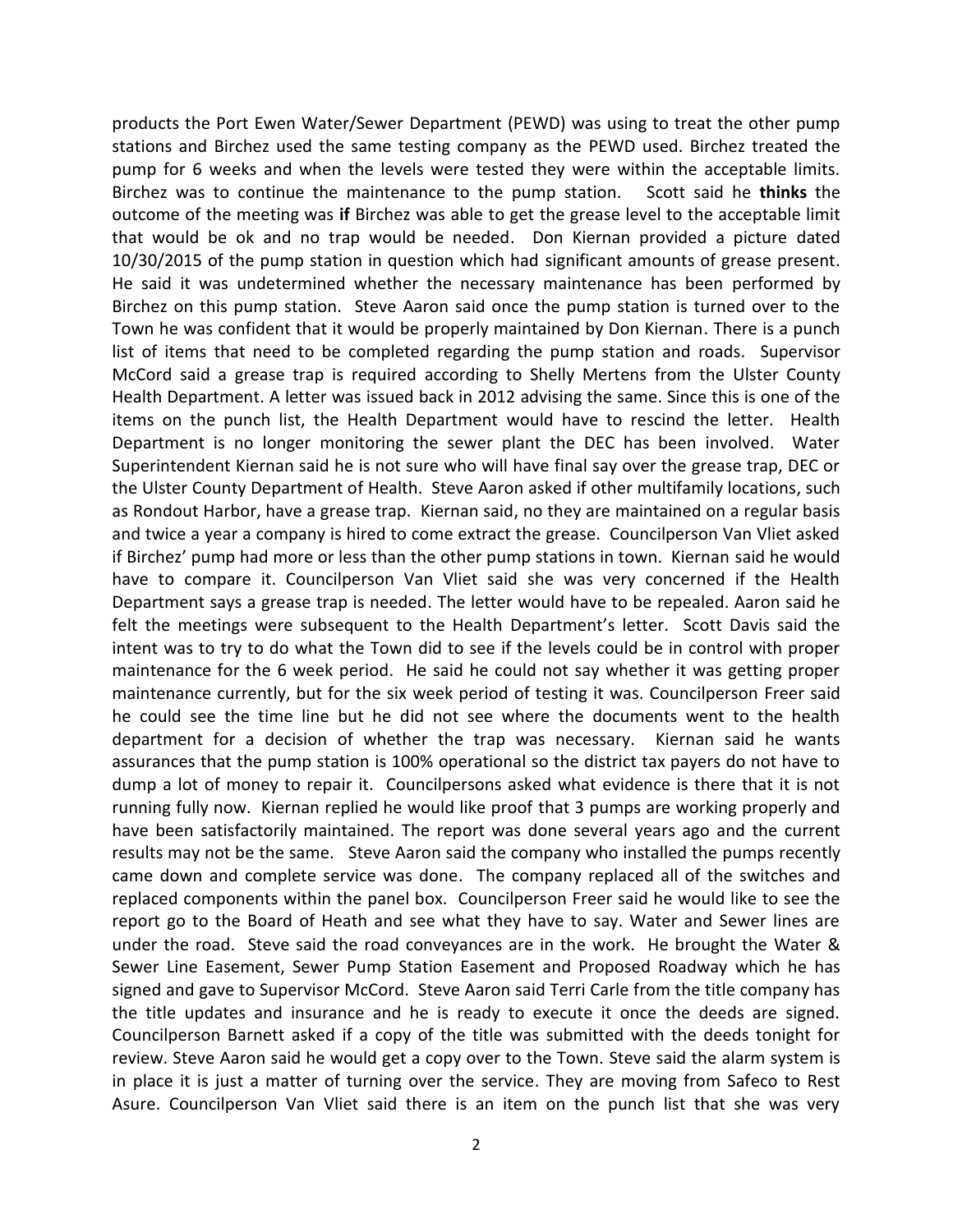concerned with the \$10,000 outstanding bill from Central Hudson that Birchez has not paid. Steve said they will have to sort that out once we have the deeds signed. At the time the Town takes over the pump station the Town would be liable for the usage from that point forward. Steve said, "I'm trying to convince Central Hudson to just go away". Steve also told him that they were going to make progress tonight; we are getting closer to turning it over. He said if they have to go back to the Health Department, he needs to get back to Central Hudson with a timeframe of when the Town is going to take the station over. Supervisor McCord said when we have everything we need on the list. Aaron asked if it will it require a vote. McCord replied, everyone is going to want to see that everything is in place before taking a vote. A resolution will need to be made authorizing the Supervisor to sign when the time comes. Councilperson Van Vliet said the Board has to be satisfied with the items Don has provided on the punch list and the Health department will need to retract their request of a grease trap before they can vote. Councilperson Barnett said the Board could prepare a resolution contingent upon remedying and dealing with remaining punch list items that are open, including the Central Hudson issue. Steve said he would check the condition of the pump station on Tuesday afternoon (2-2-16) and report back to the Board. Scott Davis from Peak Engineering will follow-up with the Health Department.

Steve Aaron said he is motivated to get the road turned over because they are still paying for the plowing of the street. The lighting was proposed 3-5 years ago regarding putting in street lights. The Fire Department Chief suggested additional lighting. Central Hudson was asked to update their proposal. Steve asked if the Board would entertain installing lighting. Supervisor McCord asked, "Would this be a special lighting district"? People in the lighting districts are taxed. There are many lighting districts and the Board will have to look to see if it would have to establish a new lighting district or if it would be added onto a contiguous lighting district.

Supervisor McCord said although the ad Birchez submitted was very nice we are not able to advertise it on TV 23.

Steve will return to the workshop on February 16<sup>th</sup> with maintenance records and an update on the Health Department and other punch list items.

The punch list that was provided by Don Kiernan and referred to throughout this section was as follows:

- 1. Easement where water line crosses onto building lots
- 2. Roads turned over to the Town of Eospus prior to owning water and sewer line within
- 3. Generator 100% operational. Will have to be serviced and inspected before Sewer District takes over ownership
- 4. Pump station 100% operational including turning over third pump to sewer District
- 5. Maintenance records for pump station
- 6. Alarm system installed Safeco/ Rest Asure
- 7. Ulster County Health Department letter regarding grease trap issues still pending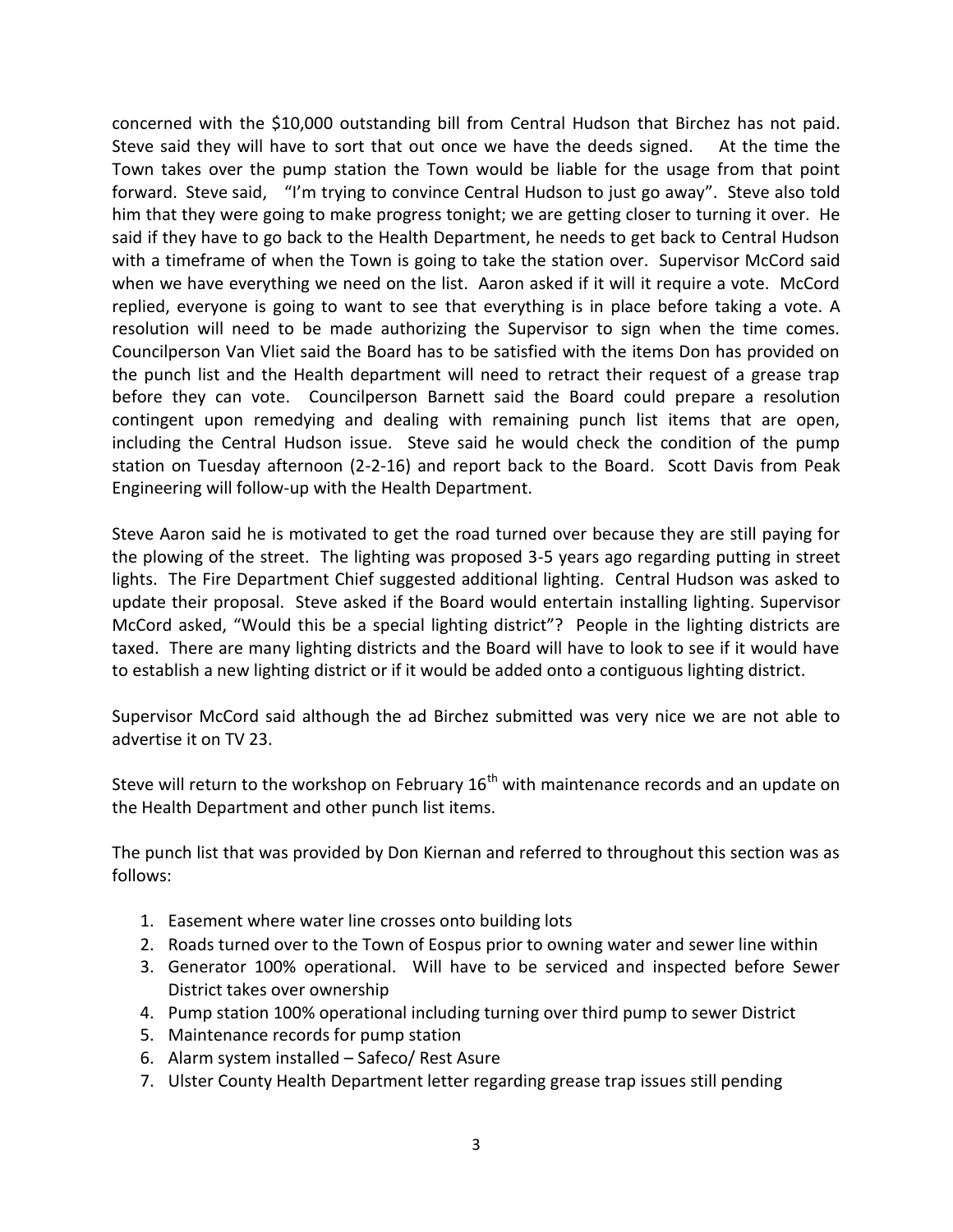8. Once all finalized – notification to Central Hudson to read meter and issue final bill to Birchez

### **MURAL REQUEST AT ROSS PARK**

Supervisor McCord said she had been informed that Brian Lamb had passed away. Friends of the family asked if they could put a mural of his face and a basketball on the wall of Ross Park or possibly have a fundraiser to purchase a backstop for the field in his memory.

Board members had concerns about placing murals on public buildings. However, the fundraiser seemed to be a good idea for either a back stop or new backboards for the basketball court with a memorial plaque.

# **KATHY ROBINSON – HARVEST MOON DANCE**

Kathy is proposing having a harvest moon dance on September 16, 2016, 6pm – 10 pm. Kathy needs to obtain a barn. The event will be for the entire family. She hopes they will have a band. Kathy would like to invite local restaurants to come sell their goods. A deposit would be required and would be refunded to them if they show up for the event. If they did not show up the money could be used to provide snacks. Kathy would like the ability to have people sign up on the web or Facebook. Town Clerk Holly Netter said she was working with Mike Rice to update the Town website. One of the goals is to allow access to the different Boards to promote their events. If this event is successful, Kathy would like to make it an annual event with a different theme. 2017 would be a Strawberry Moon Dance on June 9, 2017. Kathy would like to see the neighboring towns get together to plan their calendar so events would not overlap. Kyle liked the idea of a Harvest Moon Dance and asked wouldn't it be better if it was the same time every year so people knew it was coming. Kathy said you can't because the moon does not always fall on a Friday night. There is a different story behind every moon which would change the theme and time of year the dance would be offered. Kathy said she knows when the event would be over the next 5 years. She liked the event being rotated to different times of the year. Supervisor McCord asked how the reservations would be made. Instead of selling tickets maybe sponsors can be obtained and donations made to offset the costs. Kathy would like a private line in the Town Hall that could have a recording about the event and voice messages could be checked remotely. Councilperson Freer said one of the unused extension lines could be set up. Kathy will return to a future meeting with more information regarding possible locations with adequate parking and liability insurance will need to be obtained.

# **Tyler – Storm water drainage on Pine Street, Rifton**

Mr. & Mrs. Tyler wrote a letter to Supervisor McCord on January 25, 2016 regarding an issue pertaining to the flooding on Pine Street in Rifton as a result of super storm Irene. Included in the letter were documents outlining the responsibilities and proposed actions that were to be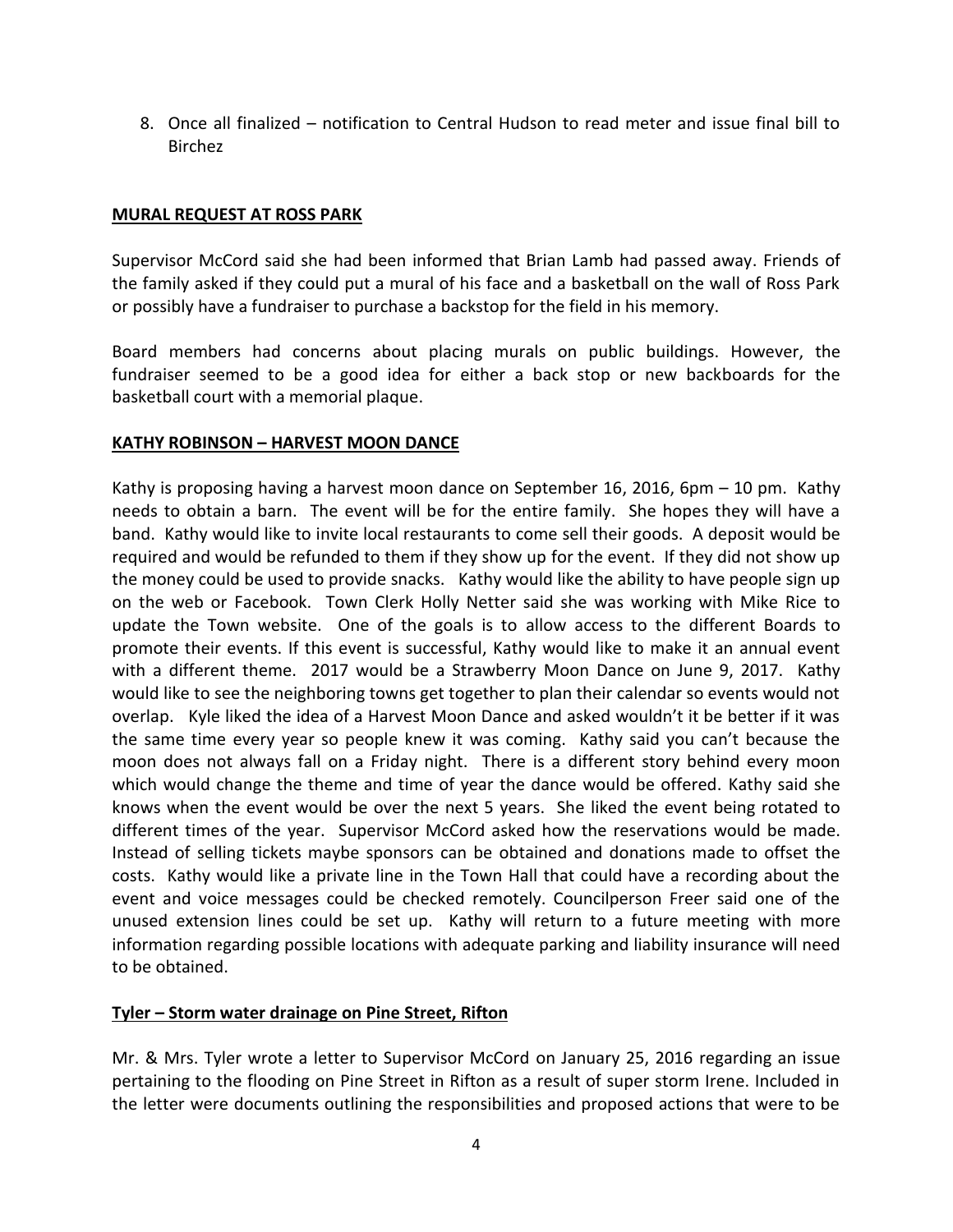taken. Supervisor McCord said she did not understand why the man was able to build the structure on his property and cause flooding on our road. Councilperson Barnett asked if he required a permit. Councilperson Van Vliet read a portion of a certified letter, dated

December 2, 2014 addressed to Michael Labarbera from former Supervisor Coutant. The letter states, "All parties agree that corrective measures regarding this issue lie with you (Labarbera) as the property owner who originally installed the respective pipe and bridge on your property." In the letter he was also told to contact Mike Cafaldo. Supervisor McCord said Labarbera never answered this letter. Councilperson Van Vliet said it sounded like a civil matter nothing the Town has to do with. Councilperson Freer said it looks like he wants the Town to take the legal action, Councilperson Barnett agreed. Supervisor McCord asked the Board what they wanted her to do. The response was to advise Mr. & Mrs. Tyler that is not the Town's responsibility and to pursue the matter civilly.

# **DECICCO - DEEDS CORRECTION OFF RT 213, RIFTON LAKE PARK**

This is a planning issue and has been turned over to Myles Putman.

### **SCHOOL TAX REFORM**

This item had been tabled from the past two meetings. Supervisor McCord asked what the opinion of the Board was regarding this Memorializing Resolution Requesting the Reform of NYS Public Education Funding. Councilperson Freer said he tried to do some research but did not come up with any information on what it intended to do. Councilperson Van Vliet also tried to obtain information regarding the resolution to no avail. The Board decided to drop it since they do not have enough information about it to make a decision.

### **CABLEVISION – TAKE OVER**

After a brief discussion of the memorializing resolution; this subject was dropped.

### **BIDS FOR THE TRANSFER STATION**

### **TRANSFER STATION BIDS**

The Transfer Station Bids were opened and the results were as follows:

|                                              |                | <b>Monthly</b> | Annual                       |
|----------------------------------------------|----------------|----------------|------------------------------|
| Dankelman & Associates                       | 3 day          | \$5,806.66     | \$69,680.00                  |
| Liberta Bros, Inc.                           | 3 day          |                | \$62,000.00**                |
| Dankelman & Associates<br>Liberta Bros, Inc. | 5 day<br>5 day | \$6,223.33     | \$74,680.00<br>\$72,000.00** |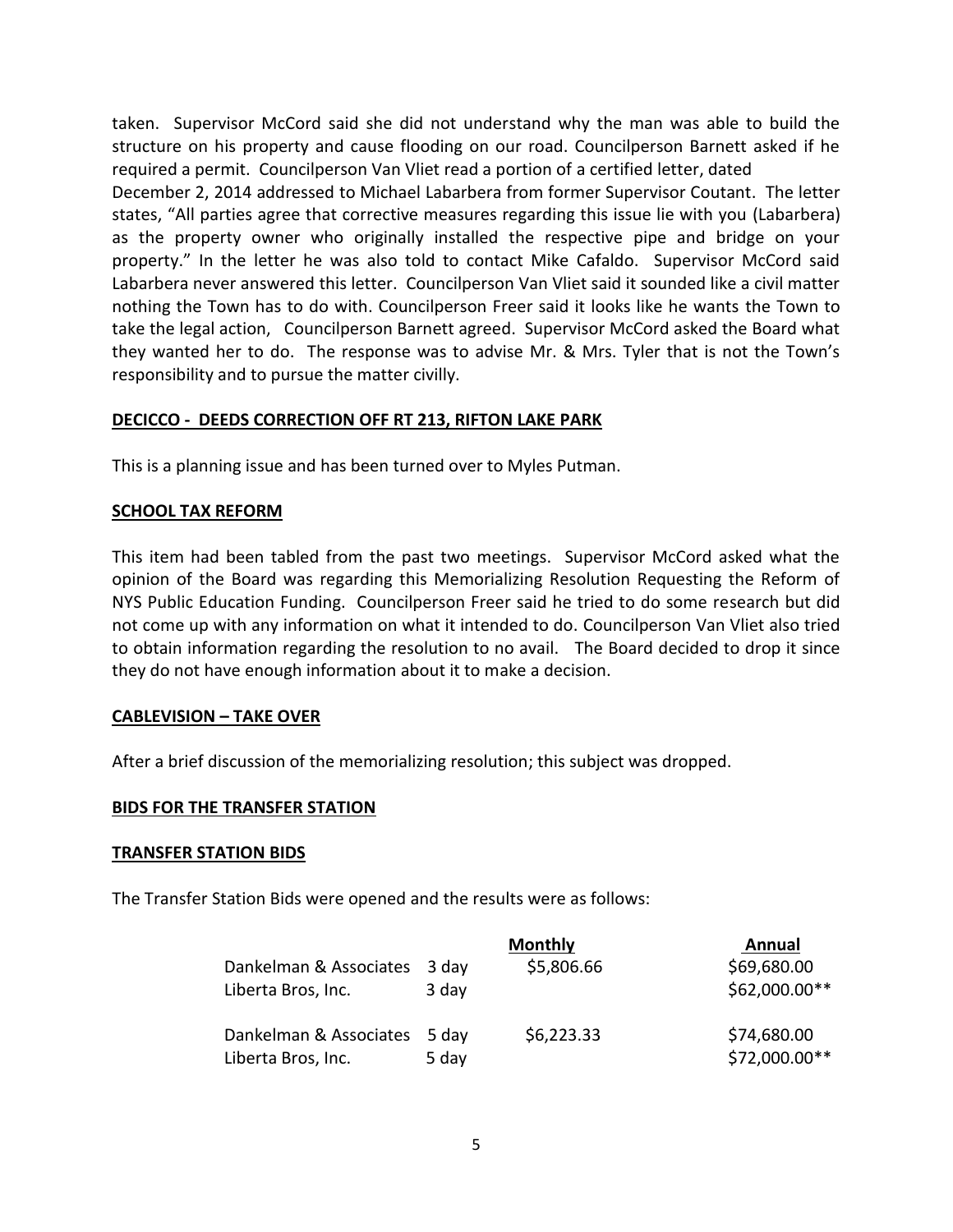Curt Dankelman was present for the Bid Opening. Mr. Liberta stopped in to introduce himself to Supervisor McCord earlier that morning when he dropped off his bid. Mr. Liberta had made a comment that he felt a 3 day operation would be sufficient for the Town and would save money. Councilperson Van Vliet and Freer questioned there were no comments or references included in his bid. Supervisor McCord said his company currently runs the Marbletown Transfer Station as well as hauling for Saugerties. The Town Clerk said he had called on Friday and she told him we needed to know the Bid Amount of what he felt was needed to accomplish the expectations listed in the RFP. When he talked to Supervisor McCord he said whatever we needed him to do. He said he would also clean it up. He felt it was disgusting. Freer said between the two days difference he would rather go for the 5 day paying the \$2,680 extra and know what we are getting for the money. Councilperson Barnett made the suggestion to Supervisor McCord to contact Marbletown and Saugerties to see what they thought of the job Liberta Bros, Inc. was doing for their Town and get their referrals. Councilperson Barnett said he was not ready to dismiss him out of hand before it is determined what they will provide. It will be revisited at the next workshop.

### **EMERGENCY SUPERVISOR MEETING**

Supervisor McCord said there was a Supervisor Emergency meeting scheduled for February 2<sup>nd</sup> to discuss the change in the tax base with the County. Supervisor McCord received a call from County Executive Mike Hein who told her our amount of funding should not change at all or may decrease by \$2, 000 – \$3,000 at the most. He said he has worked really hard to get the Towns to have more money to work with, so why would he take \$57,000 away. Supervisor McCord said she will follow up with the results of the Supervisor's meeting.

### **VACANCIES ON THE ENVIRONMENTAL , PORT EWEN WATER SEWER & ASSESSMENT BOARDS**

Interviews will be held for openings on the Environmental Board, Port Ewen Water Sewer & Assessment Board of Review as well as for the Special Prosecutor at the February 16<sup>th</sup> Town Board Workshop Meeting. Councilperson Gloria Van Vliet said James Banks has showed interest in sitting on the Assessment Board of review. Copies of the resumes that are submitted will be forwarded to the Board members for review as they are received. Stacia Hudler and Jack Spinneweber had been in and showed interest in serving on a board, however to date no resume was received.

### **SOLAR LETTER**

Today was the deadline day for NYSERDA. According to Randolph Horner he has sent letters to the Governor and he feels we will be granted an extension. A copy of a letter from Supervisor McCord to Mr. Sandbank was distributed to the Board members.